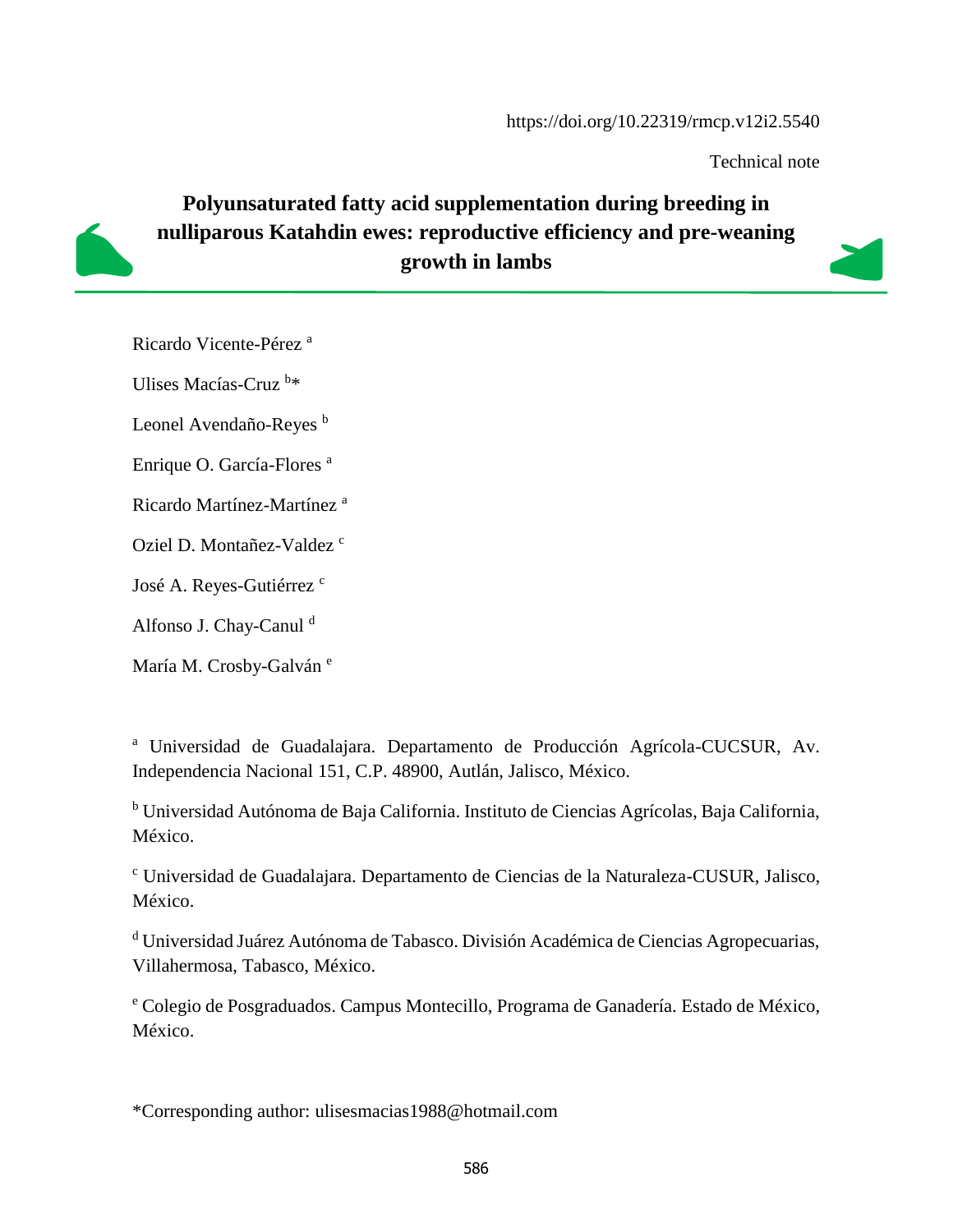# **Abstract:**

A total of 46 nulliparous Katahdin ewes were distributed under a completely randomized block design in two dietary treatments  $(n=23)$  around mating to evaluate the effects of adding of polyunsaturated fatty acid (PUFA) on the reproductive performance and pre-weaning growth in lambs. Treatments were two concentrates formulated isoenergetic and isoproteic that contained or did not contain (control) n-6 PUFA, and both were offered for 42 d (7 d before the breeding period and 35 d of breeding period; exposure to ram). Dietary addition of PUFA shortened (*P*<0.05) the estrus interval, without affecting (*P*>0.05) other reproductive variables. Lamb birth weight did not change (*P*>0.05) with addition of PUFA; however, the dietary addition of PUFA increased (*P*<0.05) pre-weaning growth rate and weaning weight in male lambs but not female lambs. Dietary addition of PUFA also improved (*P*<0.05) pre-weaning growth in twin birth lambs but not in single birth lambs. In conclusion, the inclusion of omega-6 PUFA in the diet of nulliparous Katahdin ewes during breeding is a promising dietary strategy since it shortens estrus interval without affecting other reproductive variables, and improves pre-weaning growth in male lambs and twin birth lambs.

**Key words:** Hair sheep, Linoleic acid, Flushing effect, Fertility, Postpartum growth.

Received: 09/10/2019

Accepted: 16/07/2020

Because of their higher incidence of silent, shortest and less intense estrus, young ewes have lower reproductive efficiency than adult  $e$ wes<sup> $(1)$ </sup>. In addition, offspring born to young ewes also tend to exhibit low birth weight and slow pre-weaning growth<sup>(2)</sup>. Omega 6 (n-6) polyunsaturated fatty acid (PUFA) are essential for ruminants. They favor the reproductive processes of folliculogenesis, ovulation and estrus activity by stimulating synthesis of 17β estradiol in ovaries, as well as prostaglandins  $F2_\alpha$  (PGF2 $_\alpha$ ) in endometrium<sup>(3,4)</sup>. Additionally, PUFA can regulate epigenetic processes and modify fetal programming during the early gestation, causing long-term postnatal effects in offspring<sup>(5)</sup>. So, formulation of breeding diets to include n-6 PUFA is a potential nutritional strategy to improve reproductive efficiency in nulliparous ewes and growth in their offspring.

In multiparous Pelibuey ewes, dietary supplementation with corn oil (rich in n-6 PUFA) improves follicular development, corpora lutea count and oocyte quality $^{(6)}$ , as well as embryo development<sup> $(7)$ </sup>. This is attributed to increases in serum concentrations of cholesterol, insulin,  $17\beta$ -estradiol, and progesterone<sup>(8)</sup>. However, the effects of including n-6 PUFA in the diet of mating ewes on reproductive variables has been inconsistent across studies<sup> $(9,10)$ </sup>. In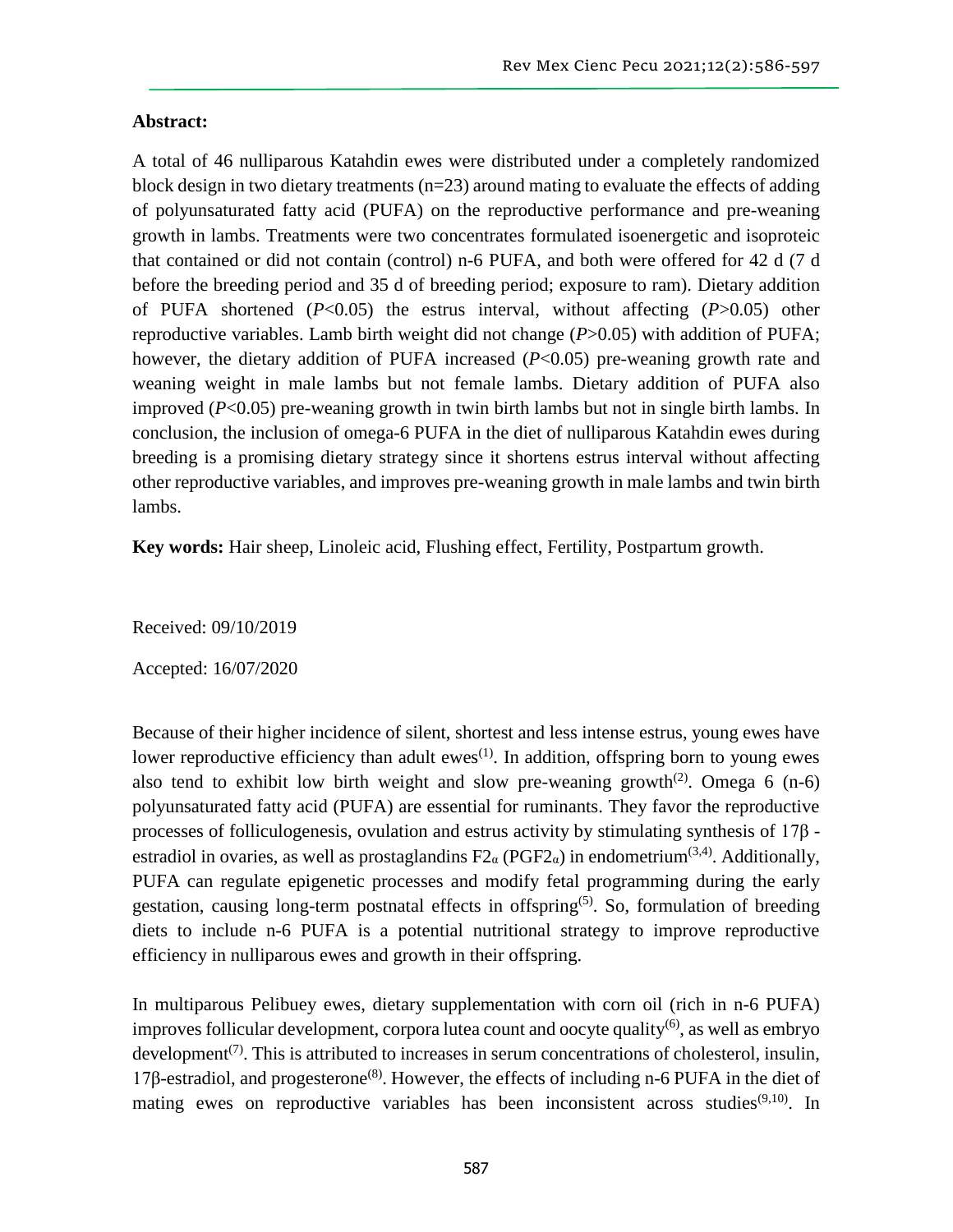multiparous wool breed ewes, n-6 PUFA supplementation around conception effectively reduced pre-weaning mortality and increased offspring capacity for post-natal thermoregulation<sup>(11)</sup>. Note that these beneficial effects of  $n-6$  PUFA have not been demonstrated in primiparous hair sheep. Therefore, the objective of this study was to evaluate the effect of adding n-6 PUFA in the breeding diet on the reproductive efficiency of nulliparous Katahdin ewes during the natural reproductive season, as well as on pre-weaning growth of their offspring.

The study was carried out during the sheep reproductive season (October-November) at the "El Tilzapote" ranch, located in the town of Ayutita, Autlán de Navarro municipality, Jalisco, Mexico (19°48' N, 104°24' W; 1,013 m asl). Experimental animals were 46 nulliparous Katahdin ewes with 9-mo of age,  $43.9 \pm 2.5$  kg of live weight (LW) and  $3.1 \pm 0.6$  units of body condition score (BCS) on a 1-to-5 scale<sup>(12)</sup>. Selection criteria for ewes were BCS from 2.5 to 3.5 units, and presence of signs of estrus one month prior to beginning of study, to ensure ovarian cyclicity.

Ewes were assigned to one of two dietary treatments  $(n = 23)$  following a completely randomized block design (CRBD; blocking factor= LW). Treatments consisted of feeding the ewes with corn silage (without grains) *ad libitum* and 400 g/d/ewe of a concentrate formulated with (PUFA group) or without (control group) a n-6 PUFA-rich source (Table 1).

| $\frac{1}{2}$    |                     |             |               |                 |                     |             |  |  |
|------------------|---------------------|-------------|---------------|-----------------|---------------------|-------------|--|--|
| <b>Chemical</b>  | <b>Concentrates</b> |             | <b>Silage</b> |                 | <b>Concentrates</b> |             |  |  |
| components       | <b>Control</b>      | <b>PUFA</b> |               | Fatty acids, %  | <b>Control</b>      | <b>PUFA</b> |  |  |
| Crude protein, % | 38.4                | 39.0        | 7.2           | C14:0           | 0.5                 | 0.1         |  |  |
| Ash, $%$         | 6.0                 | 5.0         | 25.7          | C16:0           | 20.4                | 12.1        |  |  |
| Crude fiber, %   | 10.2                | 10.1        | 11.6          | $C16:1 n-7$     | 0.4                 | 0.2         |  |  |
| ADF, %           | 16.4                | 15.5        | 23.9          | C18:0           | 3.3                 | 3.6         |  |  |
| NDF, %           | 53.0                | 43.5        | 59.1          | $C18:1 n-9$     | 39.5                | 24.4        |  |  |
| TDN, %           | 84.0                | 85.0        | 47.4          | $C18:2 n-6$     | 28.0                | 50.3        |  |  |
| DE, Mcal/kg DM   | 3.7                 | 3.7         | 2.1           | C20:0           | 0.4                 | 0.3         |  |  |
| ME, Mcal/kg DM   | 3.0                 | 3.1         | 1.7           | $C18:3 n-6$     | 0.3                 | 0.2         |  |  |
|                  |                     |             |               | $C20:1 n-9$     | 0.4                 | 0.1         |  |  |
|                  |                     |             |               | $C18:3 n-3$     | 2.8                 | 2.4         |  |  |
|                  |                     |             |               | C22:0           | 0.1                 | 0.2         |  |  |
|                  |                     |             |               | Polyunsaturated | 31.4                | 53.2        |  |  |
|                  |                     |             |               | Monounsaturated | 40.3                | 24.7        |  |  |
|                  |                     |             |               | Saturated       | 24.3                | 16.0        |  |  |

| <b>Table 1:</b> Chemical composition of concentrates and corn silage offered to ewes during the |                 |  |  |  |
|-------------------------------------------------------------------------------------------------|-----------------|--|--|--|
|                                                                                                 | breeding period |  |  |  |

ADF= acid detergent fiber; NDF= neutral detergent fiber; TDN= total digestible nutrients; DE= digestible energy; ME= metabolizable energy.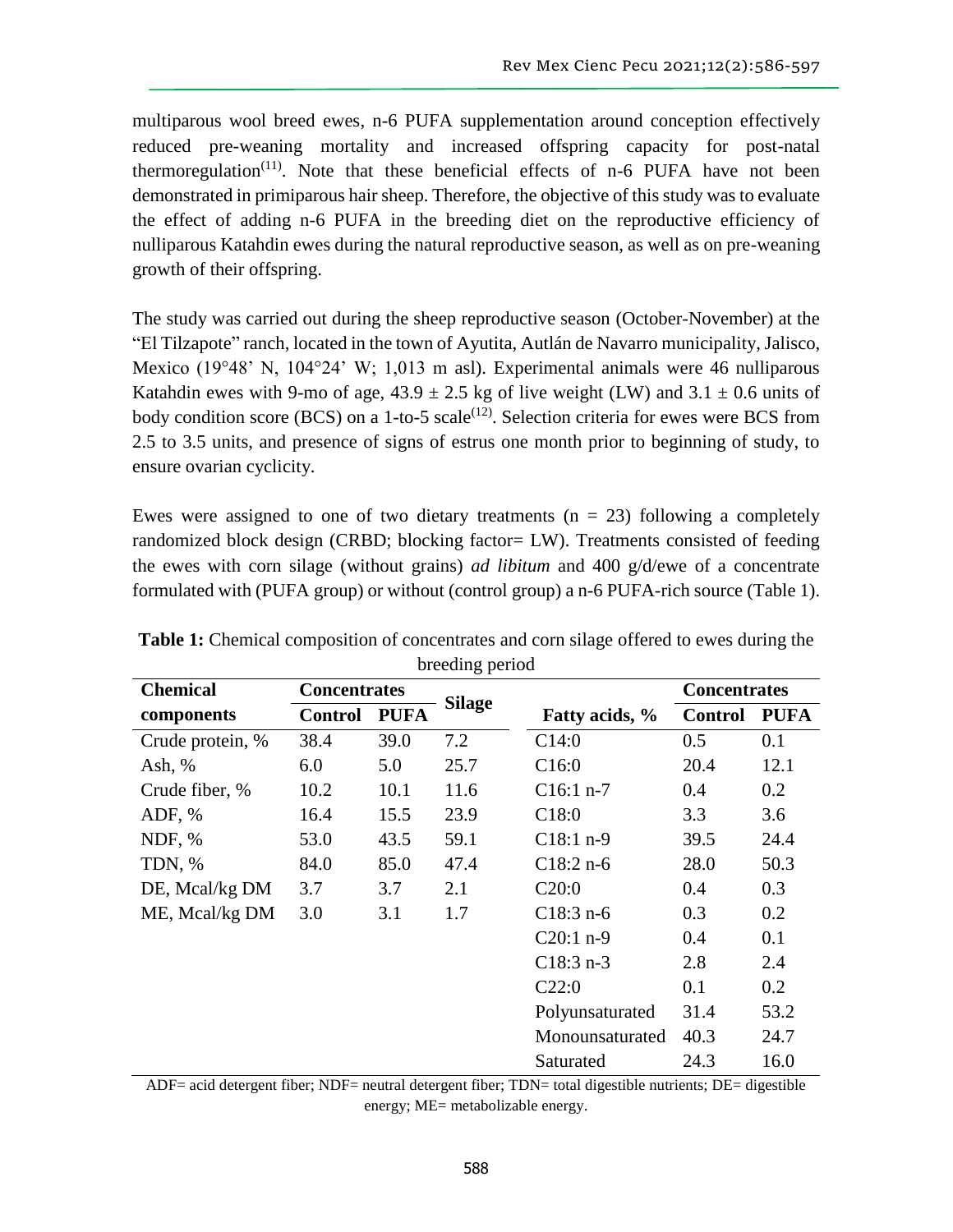Both concentrates were isoenergetic and isoproteic, although the PUFA concentrate contained 3% of a commercial vegetable oil rich in n-6. The control concentrate contained 3% frying oil, rich in oxidized fatty acids, to ensure that concentrate consumption was unaffected by differences in texture or consistency. Overall, ewes were fed the treatment diets during 42 d, 7 days before breeding and the 35 d of breeding period. The concentrates were offered once daily at 0700 h, before the silage was provided.

Once the breeding period ended, the ewes in both groups (PUFA and control) were fed corn silage for up to 4 wk before the lambing. During the last 4 wk of gestation and lactation period, both groups were also fed a concentrate at 500 g/d/ewe (metabolizable energy [ME]= 3.0 Mcal/kg dry matter [DM], and crude protein [CP]= 380 g/kg DM). This concentrate contained 50% soybean meal, 23% ground canola, 19% ground corn, 4% minerals, 1% urea and 3% oil. On d 8 and 90 (weaning) postpartum, the offspring had free access to creep feeding (CP= 210 g/kg DM, and ME= 3.5 Mcal/kg DM), which was formulated with 30% soybean paste, 63% corn, 2% gluten, 2% oil, 2% minerals and 1% milk substitute.

During the experiment, the ewes were penned separately by treatment (PUFA and control). The trough space within each pen was sufficient to ensure that all females could consume concentrate and silage simultaneously, without competition.

Feed samples were collected once a week from each group and processed for determination of bromatological analysis (DM, CP, ash and crude fiber)<sup>(13)</sup>, as well as neutral and acid detergent fiber fractions<sup>(14)</sup>. Total digestible nutrients  $(TDN)^{(15)}$ , digestible energy (DE) and  $ME<sup>(16)</sup>$  were calculated using formulas. Fatty acid profiles of concentrates were determined with a gas chromatographer (HP 6890, USA) equipped with an automatic injector (HP 7683, USA), tray with autosampler and a 100 m x  $0.25$  mm x  $0.2 \mu$ m (film) capillary column at 29 psi (Supelco SP® 2560, USA).

Evaluation of corporal status: Ewe LW and BCS were recorded at d 7 before breeding, at the end of breeding and at parturition. Total weight gain (TWG) and daily weight gain (DWG) were calculated during the 42-d test period.

Evaluation of reproductive performance: Ewes did not receive a hormonal treatment prior to or during the breeding period, so the evaluation of the estrus activity was in accordance with the natural estrous cycle. Ewe estrus activity was recorded daily (0800 and 1800 h) during the 35-d breeding period (October 8 to November 11) using three Dorper breed rams with proven fertility. The rams were placed individually in the pens, but rotated between treatments. An ewe was considered to be in estrus when receptive to the ram, accepting natural mounting behavior without a movement reflex. The date and hour of the day of estrus detection was recorded for each ewe. Those in estrus were marked on the back with crayon and kept in the same pen. The number of mounts per ewe was not controlled, but a ratio of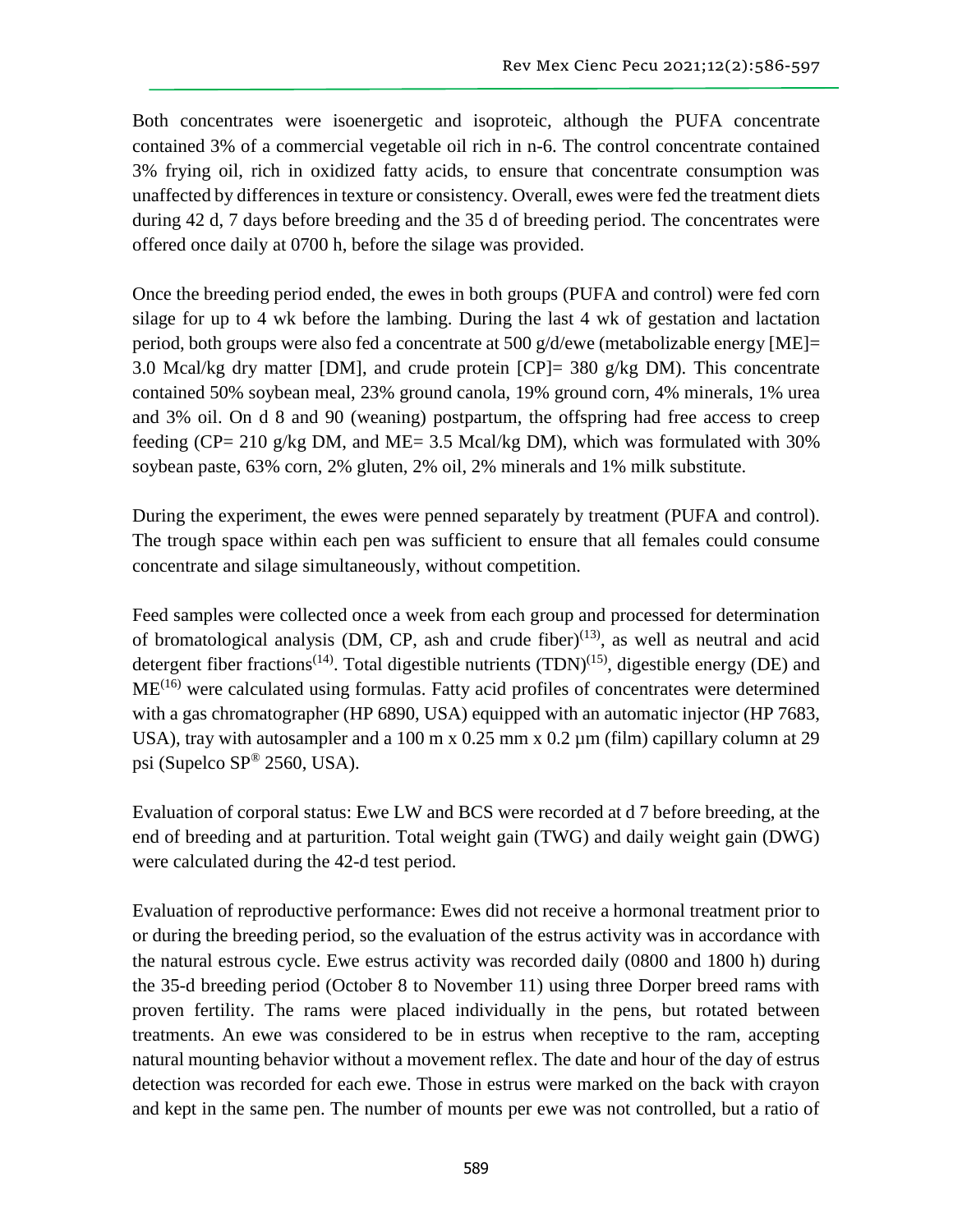15 females per male was considered sufficient to ensure pregnancy<sup> $(17)$ </sup>. One month after ended the breeding period, a pregnancy diagnosis was done abdominally using a portable ultrasound (Model DP-10 Vet, Mindray, Shenzhen, China) equipped with a micro-convex transducer. Nonpregnant diagnosed ewes were removed from the pen. At parturition, ewes were kept in the same pen, recording only lambing date and type (single or twin).

The collected data were used to calculate the reproductive variables. Percentage of ewes in estrus was calculated by expressing the number of ewes in estrus as a percentage of the total number of treated ewes. Estrus interval was calculated as the number of days elapsed between the first day of breeding and the day with signs of estrus. Pregnancy rate was the percentage of ewes diagnosed as pregnant from the total number of mated ewes. Lambing rate was the percentage of ewes lambed from the total number of pregnant ewes. Fertility rate was the percentage of ewes lambed from the total number of treated ewes, and fecundity was the percentage of lambs born per mated ewe. Prolificity was calculated as the number of lambs born per ewe lambed. Finally, the percentage of ewes with single or twin lambing was calculated from the total number of ewes lambed.

Evaluation of pre-weaning growth: All lambs were identified at birth with metal ear tags, and their sex and birth weight were recorded. Lambs were weighed again at weaning (90 d) to calculate TWG and DWG.

Statistical analysis: All data were analyzed using the SAS statistical package<sup>(18)</sup>. Body status variables, estrus interval and prolificacy were evaluated with an analysis of variance under a CRBD. Variables expressed in percentage were analyzed with a Chi-squared test. Birth weight and lamb pre-weaning growth variables were also processed with an analysis of variance. However, a  $2<sup>3</sup>$  factorial arrangement in a completely randomized design was applied, where the model considered the fixed effects of dietary treatment (control and PUFA), sex (female and male), lambing type (single and twin) and all possible interactions. For pre-weaning growth variables, birth weight was added to the model as a covariate. Means were compared with a Tukey test at  $\infty = 0.05$ . The treatment  $\times$  sex  $\times$  lambing type interaction was not significant (*P*>0.05), so it was not included in results.

Ewe body status variables (LW, BCC, TWG and DWG) were unaffected (*P*≥0.31) by the dietary inclusion of PUFA at all measurement times (Table 2). Additionally, PUFA supplementation reduced ( $P = 0.05$ ) the estrus interval by 7 d, but did not affect ( $P \ge 0.28$ ) other reproductive variables (Table 3). The estrus distribution results (Figure 1) showed that most of the ewes in the PUFA treatment  $(P<0.05)$  exhibited estrus in the first week of breeding (17.4 *vs* 47.8 %), while most of the control ewes (*P*<0.05) exhibited estrus in the second week (43.5 *vs* 17.4 %). On weeks 3, 4 and 5, the proportion of ewes in estrus decreased in both groups, although the control ewes had higher (*P*<0.05) percentage of estrus than those PUFA ewes on the wk 4.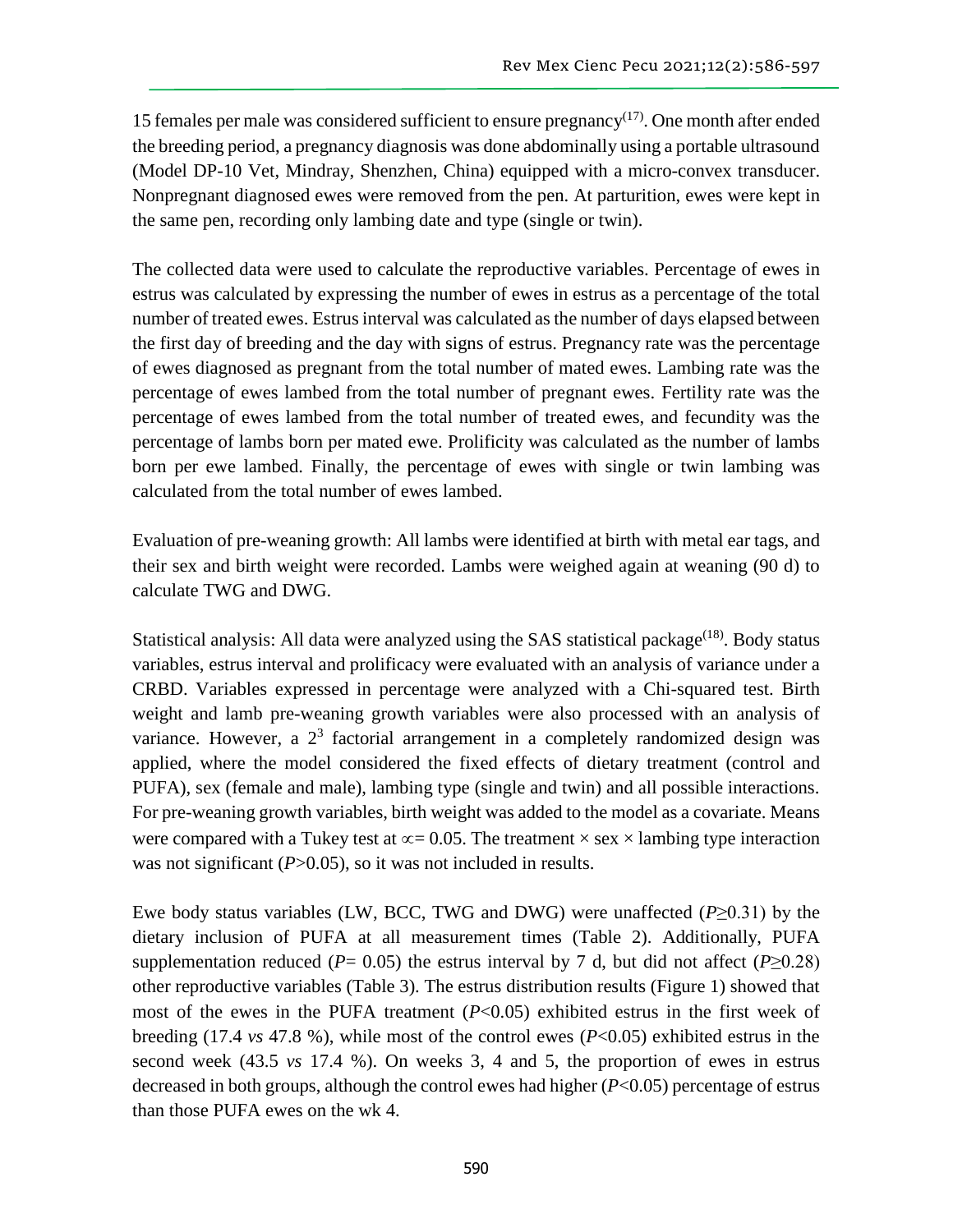|                             | <b>Groups</b>  |             |           |                  |  |  |  |
|-----------------------------|----------------|-------------|-----------|------------------|--|--|--|
| <b>Variables</b>            | <b>Control</b> | <b>PUFA</b> | <b>SE</b> | $\boldsymbol{P}$ |  |  |  |
| Live weight, kg             |                |             |           |                  |  |  |  |
| Initial (7 days pre-mating) | 44.0           | 43.8        | 0.1       | 0.42             |  |  |  |
| End of mating               | 49.5           | 48.6        | 0.6       | 0.31             |  |  |  |
| Parturition                 | 49.5           | 48.7        | 3.7       | 0.84             |  |  |  |
| TWG, kg                     | 5.6            | 4.8         | 0.6       | 0.37             |  |  |  |
| DWG, g/day                  | 132            | 114         | 14        | 0.37             |  |  |  |
| Body condition              |                |             |           |                  |  |  |  |
| Initial (7 days pre-mating) | 3.1            | 3.2         | 0.1       | 0.52             |  |  |  |
| End of mating               | 3.5            | 3.6         | 0.1       | 0.42             |  |  |  |
| Parturition                 | 3.3            | 3.2         | 0.2       | 0.50             |  |  |  |

**Table 2:** Live weight, weight gain and body condition in nulliparous Katahdin ewes fed either a concentrate containing n-6 polyunsaturated fatty acids (PUFA) or one without (Control)

SE= standard error; TWG= total weight gain; DWG daily weight gain.

**Table 3:** Reproductive performance in nulliparous Katahdin ewes fed either a concentrate containing n-6 polyunsaturated fatty acids (PUFA) or one without (Control)

|                       | Group          |                |      |
|-----------------------|----------------|----------------|------|
| <b>Variables</b>      | <b>Control</b> | <b>PUFA</b>    | P    |
| Ewes, n               | 23             | 23             |      |
| Ewes in estrus, %     | 23/23 (100.0)  | 22/23(95.6)    | 0.31 |
| Estrus interval, days | $17.0 \pm 2.3$ | $10.3 \pm 2.3$ | 0.05 |
| Gestation rate, %     | 18/23 (78.3)   | 17/22(77.3)    | 0.66 |
| Birth rate, %         | 16/18(88.9)    | 16/17(94.1)    | 0.57 |
| Fertility, %          | 16/23(69.6)    | 16/23(69.6)    | 1.00 |
| Fecundity, %          | 24/23 (104.3)  | 21/23(91.3)    | 0.35 |
| Single births, %      | 8/16(50.0)     | 11/16(68.7)    | 0.28 |
| Twin births, %        | 8/16(50.0)     | 5/16(31.2)     | 0.28 |
| Prolificity, n        | $1.5 \pm 0.1$  | $1.3 \pm 0.1$  | 0.67 |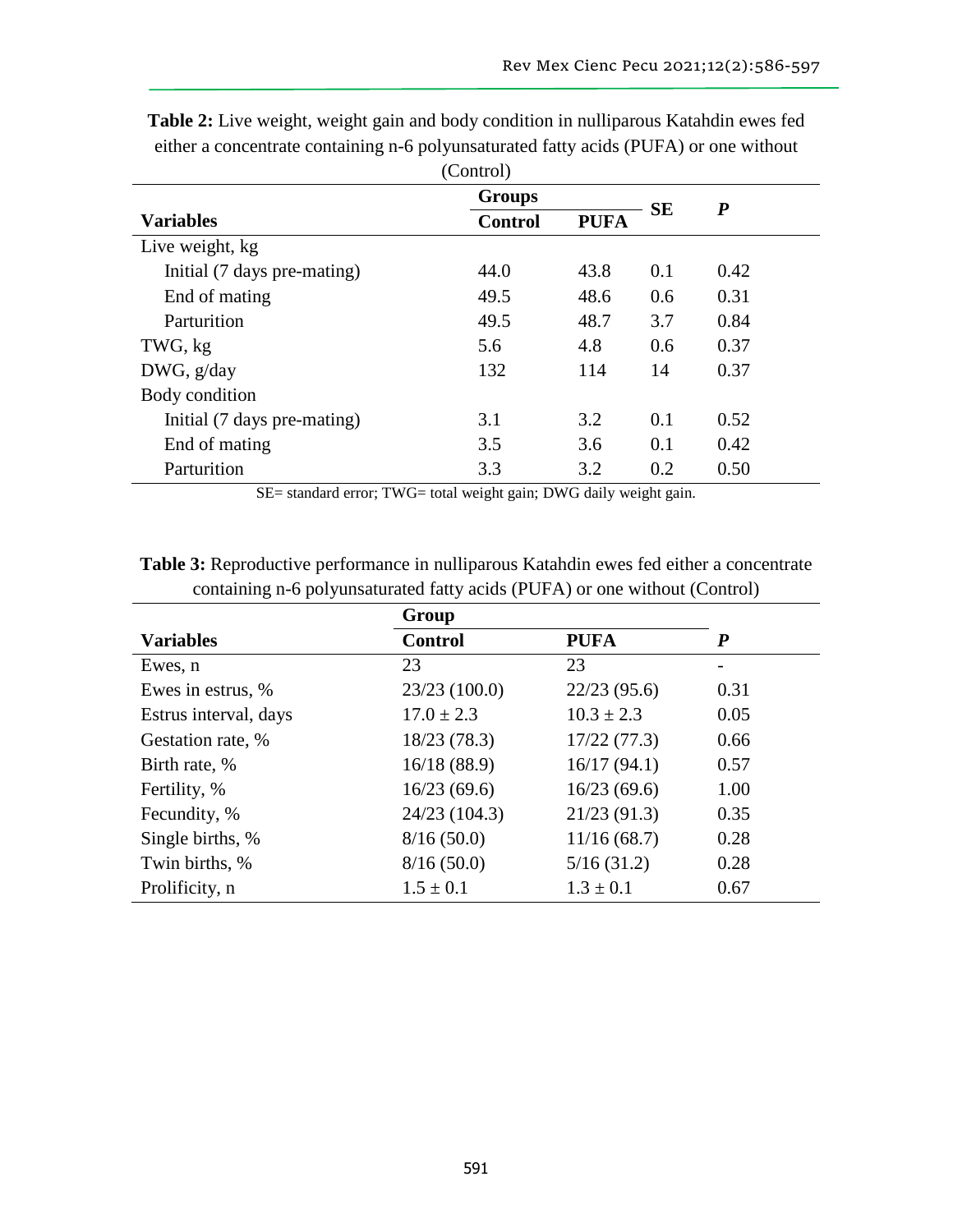**Figure 1:** Estrus distribution per week (a) and cumulative weekly estruses (b) during mating period in nulliparous Katahdin ewes fed either a concentrate containing n-6 polyunsaturated fatty acids (PUFA) or one without (Control)



a,b Different letters in the same week indicate differences between groups (*P*<0.05).

Pre-weaning growth results are shown in Table 4. The treatment  $\times$  sex interaction did not affect  $(P>0.11)$  birth weight, but did affect  $(P<0.05)$  DWG, TWG and weaning weight. Dietary inclusion of PUFA increased (*P*<0.05) TWG, DWG and weaning weight in male lambs, but not in female lambs. The treatment  $\times$  lambing type interaction affected ( $P<0.05$ )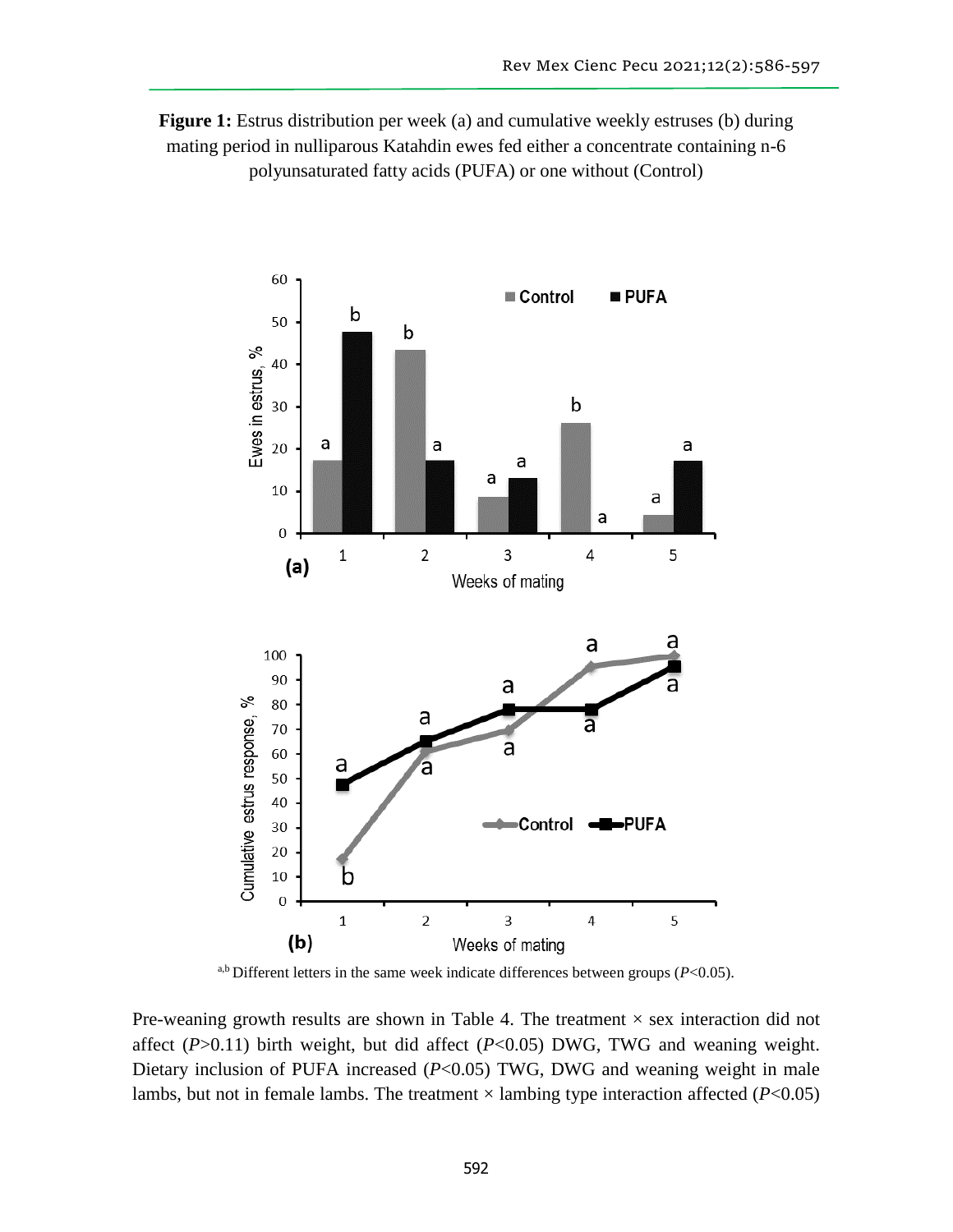birth weight and pre-weaning growth variables. Lambs born from single lambing had higher (*P*<0.05) birth weight than those born from twin lambing in both the dietary groups. In contrast, the PUFA treatment increased (*P*<0.05) DWG, TWG and weaning weight in lambs born from twin lambing, but not ( $P > 0.05$ ) in single birth lambs. Finally, the lambing type  $\times$ sex interaction affected (*P*<0.05) birth weight, but not TWG, DWG and weaning weight. Overall, birth weight was higher (*P*<0.05) in single birth lambs than in twin birth lambs in both sexes.

| <b>Study Factors</b>                        |                 |                | <b>Growth Variables</b> |                        |                        |                       |  |  |
|---------------------------------------------|-----------------|----------------|-------------------------|------------------------|------------------------|-----------------------|--|--|
| <b>Factor A</b>                             | <b>Factor B</b> | n              | $LWB$ (kg)              | $LWW$ (kg)             | TWG (kg)               | <b>DWG</b><br>(g/day) |  |  |
| Treatment $\times$ sex interaction          |                 |                |                         |                        |                        |                       |  |  |
| Control                                     | Female          | 14             | $3.8 \pm 0.2^a$         | $28.0 \pm 1.2^a$       | $24.2 \pm 1.2^{\rm a}$ | $269 \pm 14^{\circ}$  |  |  |
|                                             | Male            | 10             | $3.9 \pm 0.3^{\rm a}$   | $28.2 \pm 1.7^{\rm a}$ | $24.5 \pm 1.7^{\rm a}$ | $276 \pm 19^{\rm a}$  |  |  |
| <b>PUFA</b>                                 | Female          | 15             | $3.9 \pm 0.2^a$         | $28.5 \pm 1.2^a$       | $24.7 \pm 1.2^{\rm a}$ | $278 \pm 13^a$        |  |  |
|                                             | Male            | 6              | $3.7 \pm 0.3^{\rm a}$   | $34.3 \pm 2.9^b$       | $30.5 \pm 2.9^b$       | $341 \pm 33^b$        |  |  |
| Treatment $\times$ lambing type interaction |                 |                |                         |                        |                        |                       |  |  |
| Control                                     | Single          | 8              | $4.5 \pm 0.3^{\circ}$   | $29.6 \pm 2.0^{ab}$    | $25.9 \pm 2.0^{ab}$    | $306 \pm 20^a$        |  |  |
|                                             | Twin            | 16             | $3.2 \pm 0.2^b$         | $26.6 \pm 1.4^a$       | $22.8 \pm 1.4^a$       | $239 \pm 12^b$        |  |  |
| <b>PUFA</b>                                 | Single          | 11             | $4.1 \pm 0.2^a$         | $31.6 \pm 2.4^b$       | $27.9 \pm 2.4^b$       | $324 \pm 25^{\circ}$  |  |  |
|                                             | Twin            | 10             | $3.5 \pm 0.2^b$         | $31.1 \pm 2.3^b$       | $27.4 \pm 2.3^b$       | $295 \pm 26^{\circ}$  |  |  |
| Lambing type $\times$ sex interaction       |                 |                |                         |                        |                        |                       |  |  |
| Single                                      | Female          | 14             | $4.5 \pm 0.2^{\rm a}$   | $29.8 \pm 1.5^{\circ}$ | $25.2 \pm 1.5^{\circ}$ | $281 \pm 13^a$        |  |  |
|                                             | Male            | 5 <sup>1</sup> | $4.2 \pm 0.3^{\rm a}$   | $32.0 \pm 2.7^{\circ}$ | $27.9 \pm 2.7^{\circ}$ | $310 \pm 29^{\rm a}$  |  |  |
| Twin                                        | Female          | 15             | $3.2 \pm 0.2^b$         | $27.7 \pm 1.5^{\circ}$ | $24.5 \pm 1.5^{\circ}$ | $272 \pm 16^a$        |  |  |
|                                             | Male            | 11             | $3.4 \pm 0.2^b$         | $28.8 \pm 2.3^a$       | $25.4 \pm 2.3^a$       | $282 \pm 25^{\rm a}$  |  |  |

**Table 4:** Pre-weaning growth in lambs of Katahdin ewes fed either a concentrate containing n-6 polyunsaturated fatty acids (PUFA) or one without (Control)

n= number of lambs; LWB= live weight at birth; LWW= live weight at weaning; TWG= total weight gain; DWG= daily weight gain.

ab Different letter superscripts in the same column and same double interaction indicate differences (*P*<0.05).

Addition of n-6 PUFA in the breeding diet had no effect on body status in the Katahdin ewes, which was expected as both the PUFA and control concentrates were isoenergetic and isoproteic, with a relatively low (3%) oil inclusion level in both diets. Sheep diets should not be formulated with more than 6% of any vegetable oil because excessive oil intake can reduce ruminal microbial activity and, consequently, feed intake and body status<sup>(3)</sup>. Ewe LW and BCS results coincide with previous reports $(10)$ .

Inclusion of n-6 PUFA in the breeding diet shortened the natural estrus interval by seven days in the Katahdin ewes. This may be due to two possible mechanisms, depending on which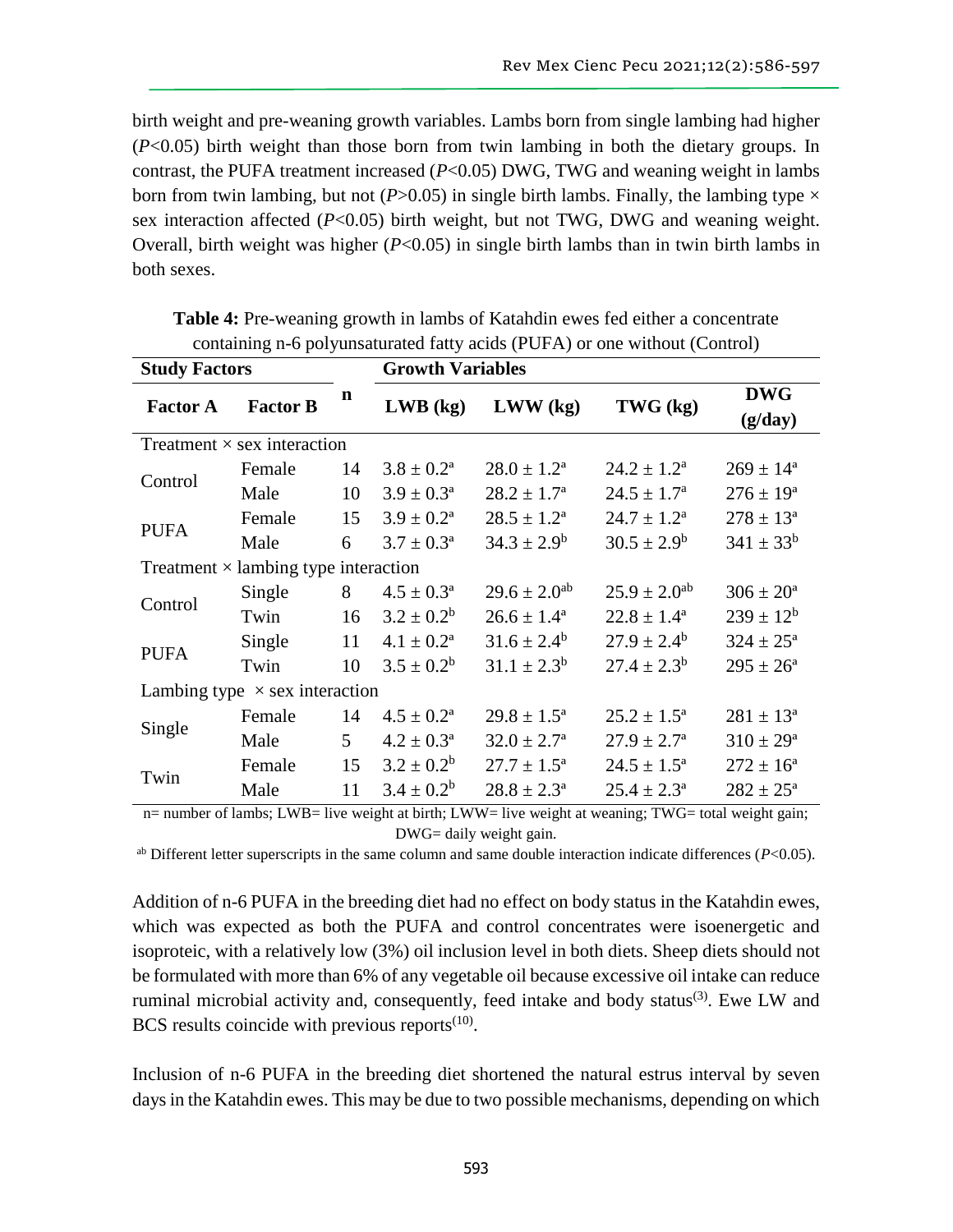estrus cycle stage a sheep is in when it begins the intake of a PUFA-rich diet. First, PUFA intake may have caused early lysis of the corpus luteum by stimulating  $PGF2\alpha$  synthesis, since these are precursors of arachidonic acid<sup> $(4)$ </sup>. Second, the presence of PUFA could have increased growth and steroidogenic capacity in the pre-ovulatory follicles<sup>(8)</sup>. The shortened estrus interval observed in the present results coincides with a study of Merino ewes, which exhibited a shorter estrus interval when fed oleaginous seeds rich in n-6 PUFA during the breeding period $(19)$ .

Feeding with n-6 PUFA during the breeding period helped to naturally synchronize estrus activity in the evaluated ewes. About 50 % of the ewes in the PUFA treatment presented estrus and were mated naturally within the first week of the breeding period. This has great practical relevance since feeding to ewes with PUFA can be applied to reduce production times associated with breeding, lambing, lamb pre-weaning care and general herd management.

Although the estrus interval was shorter by including n-6 PUFA in the breeding diet, it did not change reproductive performance in Katahdin ewes. This contradicts the expected results, based on previous studies. For example, previous studies in Pelibuey ewes indicate that n-6 PUFA supplementation during breeding favors follicular<sup>(6)</sup> and embryonic<sup>(7)</sup> development, as well as the ovulatory rate<sup>(7)</sup> and corpus luteum functionality<sup>(8)</sup>. Hence, higher pregnancy rate, fertility, prolificacy and multiple lambing in nulliparous Katahdin ewes was expected. In contrast, in another study, the fertility and lambing rates, and the proportion of twin births, improved in multiparous Afshari ewes fed n-6 PUFA protected with calcium salt $(9,20)$ . Supplementation with soybean oil as a n-6 PUFA source in Pelibuey, Blackbelly and Pelibuey x Blackbelly ewes, is reported to increase prolificacy but not the conception and fertility rates $(17)$ .

The lack of improved reproductive performance in PUFA ewes may have been caused by the short (7-d) pre-breeding feeding time; it is required to offer the concentrate at least 20 d before exposing the ewes to the ram, and to continue during the breeding period<sup> $(9,17,20)$ </sup>. Another possible cause is low post-intake PUFA bioavailability. Only 15 % of PUFA reach the intestine intact and ready for absorption, the remaining percentage will be saturated during ruminal biohydrogenation<sup>(3)</sup>. For example, ewes fed sunflower oil protected in calcium salt exhibited greater follicular growth, serum concentrations of steroidal hormones, fertility, prolificacy and lambing rates than those fed unprotected sunflower  $\text{oil}^{(20)}$ .

The effect of PUFA intake in ewes during breeding on offspring birth weight is inconclusive in the literature. Some studies report no effects<sup>(19)</sup>, while others indicate improvements<sup>(9,20)</sup>. In the present study, birth weight was unaffected by PUFA maternal intake and offspring sex, although lambing type did caused variation in this variable. Birth weight was higher in single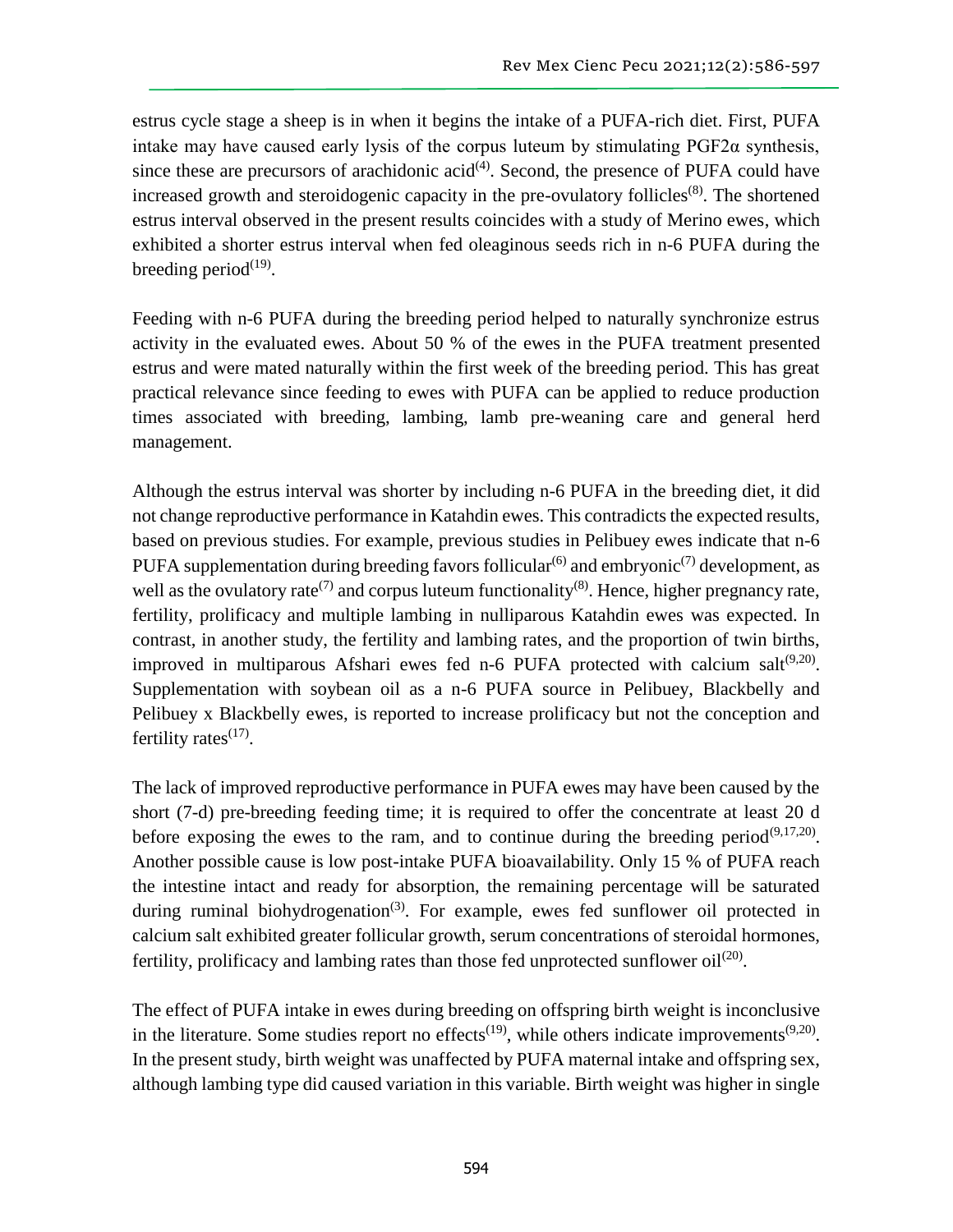birth lambs than in twin birth lambs, regardless of sex and mother's origin; this is well documented in the literature $(21)$ .

The PUFA treatment ewes exhibited better pre-weaning growth in lambs, particularly in male lambs and twin birth lambs. Fetal programming is known to begin post-conception, and varies by sex and lambing type<sup> $(2)$ </sup>. Male fetuses are programmed to have better postnatal muscle development than female fetuses<sup> $(22)$ </sup>. Multiple gestation fetuses, unlike single gestation fetuses, are programmed to naturally have intrauterine growth restriction, which can negatively affect its postnatal development<sup> $(23)$ </sup>. The PUFA are associated with fetal programming of lipid and muscle metabolism, as well as neonate behavior and vigor $(5)$ . The current findings therefore suggest that addition of n-6 PUFA exerts long-term beneficial effects on pre-weaning growth in lambs by modifying fetal programming in early gestation. Indeed, this nutritional strategy appears to partially reverse fetal growth programming in twin-pregnancy fetuses. This would explain the improved pre-weaning growth in twin birth lambs from PUFA treatment ewes. Future research is needed to confirm the possible effects of PUFA in fetal programming of hair sheep.

Overall, dietary addition of n-6 PUFA during the breeding period shortened the time of estrus onset in nulliparous Katahdin ewes, but did not improve overall reproductive performance during the natural reproductive season. It also had long-term beneficial effects on preweaning growth in male lambs and those born in twin births.

# **Acknowledgements**

The authors thank D.V.M Ramón Andrade Mancilla for providing access to "El Tilzapote" Ranch and technical support during the experiment.

# **Literature cited:**

- 1. Corner RA, Mulvaney FJ, Morris ST, West DM, Morel PCH, Kenyon PR. A comparison of the reproductive performance of ewe lambs and mature ewes. Small Ruminant Res 2013;114:126-133.
- 2. Kenyon PR, Blair HT. Foetal programming in sheep Effects on production. Small Ruminant Res 2014;118:16-30.
- 3. Hess BW, Moss GE, Rule DC. A decade of developments in the area of fat supplementation research with beef and sheep. J Anim Sci 2008;86(14 Suppl):E188- 204.
- 4. Whates DC, Abayasekara DRE, Aitken RJ. Polyunsaturated fatty acids in males and female reproduction. Biol Reprod 2007;77:190-201.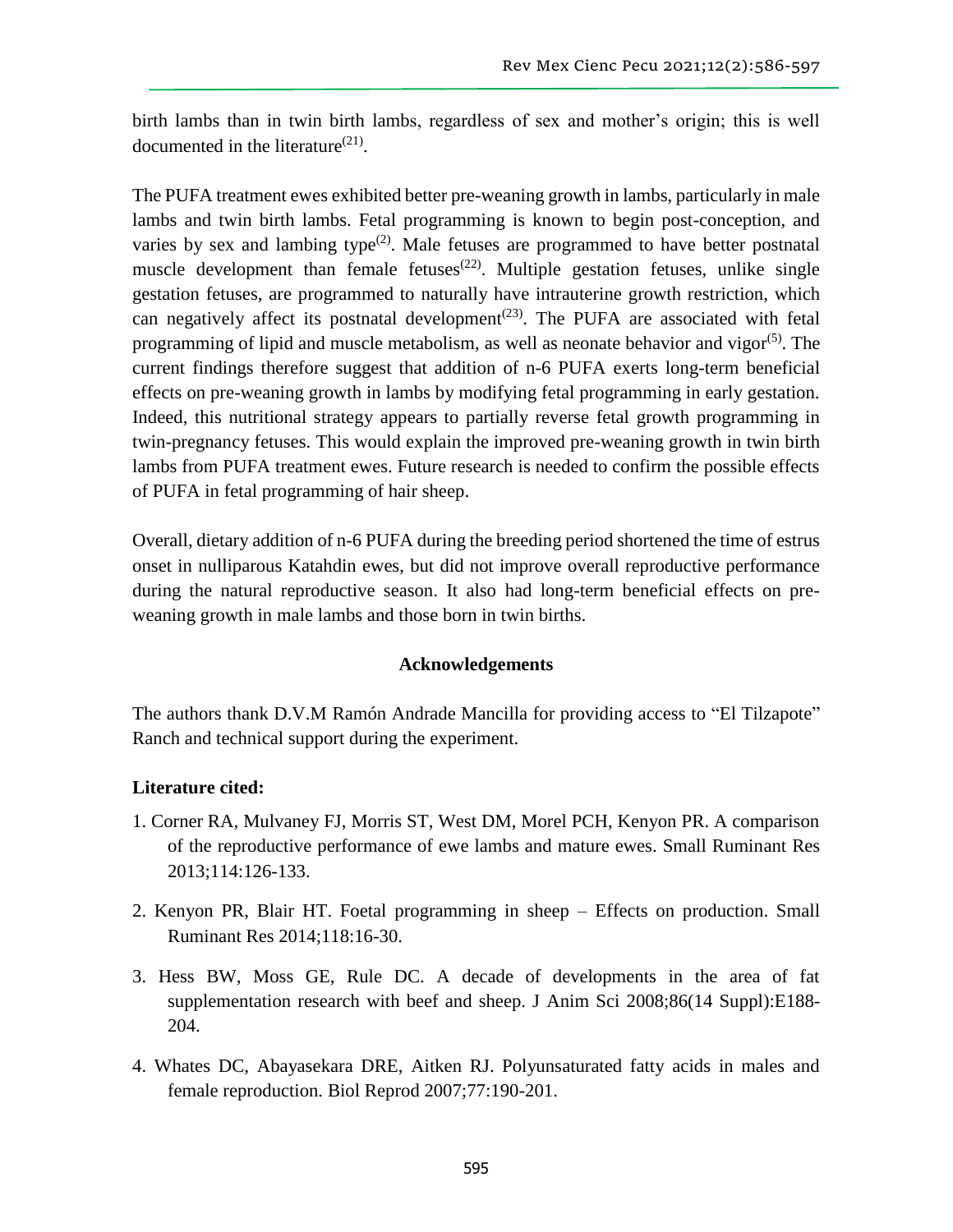- 5. Kabaran S, Besler HT. Do fatty acids affect fetal programing? J Health Popul Nutr 2015;33(14):1-9.
- 6. Meza-Villalvazo V, Magaña H, Sandoval C, Morales M, Chay A, Trejo A. Efecto de los ácidos grasos poliinsaturados sobre población folicular y calidad ovocitaria en ovejas Pelibuey. Universidad y Ciencia 2013;29:255-261.
- 7. Herrera-Camacho J, Aké-López JR, Ku-Vera JC, Williams GL, Quintal-Franco JA. Respuesta ovulatoria, estado de desarrollo y calidad de embriones de ovejas Pelibuey superovuladas suplementadas con ácidos grasos poliinsaturados. Téc Pecu Méx 2008;46:107-117.
- 8. Meza-Villalvazo VM, Magaña-Sevilla H, Rojas-Marquez CA, Sandoval-Castro C, Trejo-Cordova A. El aceite de maíz incrementa los niveles séricos de progesterona y estradiol en ovejas de pelo. Ecosist Recur Agropec 2018;5:583-589.
- 9. Daghigh Kia H, Asgari Safdar AH. Effects of calcium salts of fatty acids (CSFA) with different profiles (w-3 and w-6) during the flushing period on reproductive performance on Afshari ewes. Small Ruminant Res 2015;126:1-8.
- 10. Mirzaei-Alamouti H, Mohammadi Z, Shahir MH, Vazirigohar M, Mansouryar M. Effects of short-term feeding of different sources of fatty acids in pre-mating diets on reproductive performance and blood metabolites of fat-tailed Iranian Afshari ewes. Theriogenology 2018;113:85-91.
- 11. Clayton EH, Wilkins JF, Friend MA. Intergenerational effects of omega-6 fatty acids. 2. Preliminary evidences for the influences of diet fed to dam at conception on sex ratio of lambs born to their daugthers. Anim Reprod Sci 2017;57:51-59.
- 12. Russel AJF, Doney JM, Gunn RJ. Subjective assessment of body fat in live sheep. J Agr Sci 1969;72(3):451-454.
- 13. AOAC, 2003. Official methods of analysis. 17th Edition current through 2nd Revition.ED. Association of Official Analytical Chemists, Washington DC, USA.
- 14. Van Soest PJ, Robertson JB, Lewis BA. Methods for dietary fiber, neutral detergent fiber, and nonstarch polysaccharides in relation to animal nutrition. J Dairy Sci 1991;74(10):223-232.
- 15. Alves AR, Beelen PMG, de Medeiros AN, Neto SG, Beelen RN. Consumo e digestibilidad do feno de sabia por caprinos e ovinos suplementados com polietilenoglicol. Rev Caatinga 2011;24:152-157.
- 16. NRC. Nutrient requirements of sheep. National Academy Press, Washington, DC. 1985.